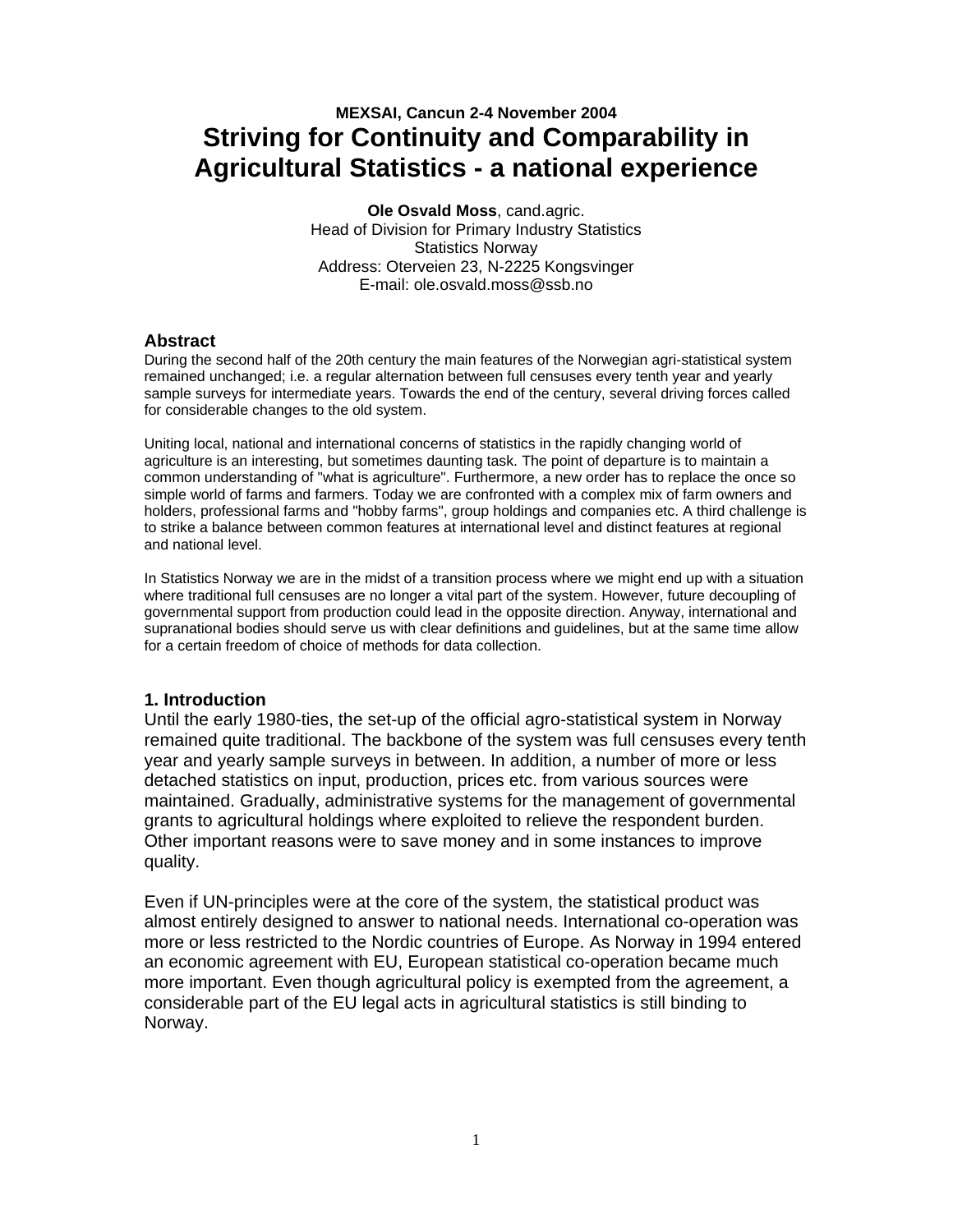This paper mainly deals with some general aspects of data collection and systems of data management and integration. For those being interested in the statistical products, reference is given to http://www.ssb.no/english/subjects/10/04/10/

### **2. Some features of the Norwegian agriculture**

To be able to put the system of Norwegian agricultural statistics into a perspective, a few facts of Norwegian agriculture could be useful to bear in mind:

- Agricultural land covers only 3,4 per cent of the total land area, and Norway has the smallest area of agricultural land per capita in Europe
- The total size of the agricultural area remains fairly stable, whereas the speed of structural change is accelerating. In the last 25 years, the total number of holdings has decreased by 50 per cent
- Meadows and pastures cover 63 per cent of the agricultural land in use, whereas grain and oilseeds cover 32 per cent
- Like in other industrialized countries, the importance of agriculture to the national economy is declining. From 1970 to 2002, the agricultural share of GDP fell from 3.1 to 0.6 per cent
- In the same period, the employment in agriculture fell by more than 60 per cent
- Production volume has remained on 1990-level

Figure 1. Trends in agricultural production volume (index 1970=100) and share of employment and GDP. 1970-2002\*





Food production in Norway is primarily restricted by the climatic conditions and the availability of land resources suitable for farming. One of the most important objectives of farming is to safeguard the national food supply. Consequently, protecting agricultural land resources has high priority, and the agricultural sector has been effectively shielded against foreign competition. During the last 15 years, the multifunctional role of agriculture has been accentuated. Consequently, agricultural policy has given more weight to these factors, while the focus on production objectives has been toned down.

Figure 2 Number of holdings and their average size (decares $^1$ ). 1939-2002\*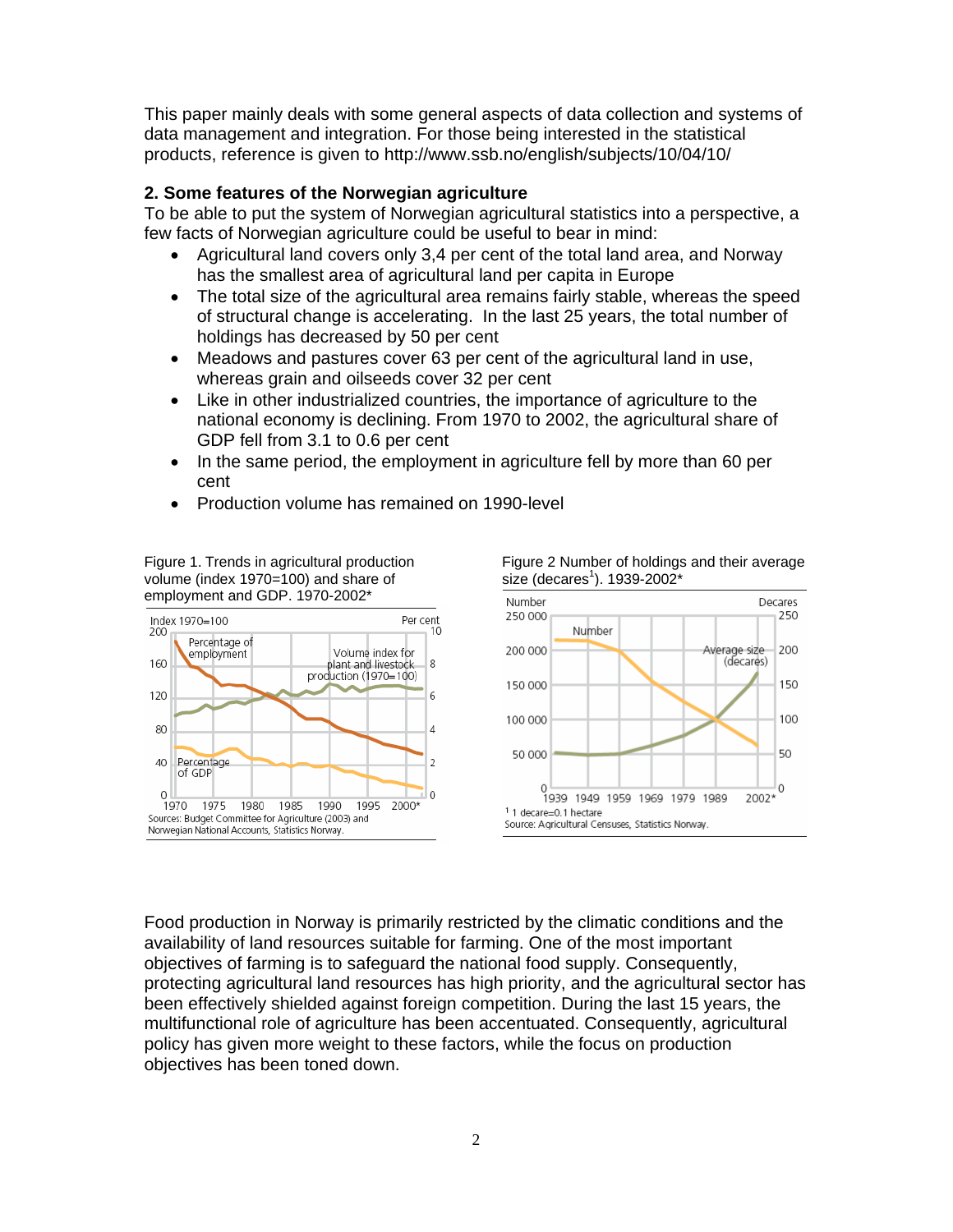### **3. Why do we have to change our statistical systems?**

Towards the end of the 20<sup>th</sup> century, several driving forces called for substantial change in the older systems. In our experience, they may be summarized as follows:

#### *The changing world of agriculture*

It is rather obvious that we need systems to reflect the radical changes taking place in agricultural practice. One important challenge is to provide sub-systems adapted to measure both large-scale, modernized agriculture and small-scale "niche production".

#### *New user needs*

In a rapidly changing world, we need flexible systems providing statistical information for different types of users *when* they need it the *way* they need it. Some users are perfectly content with standard products, other users demand tailor-made statistics. For example, journalists and researchers have very different requirements. And the role of metadata for navigation, quality management and informative labeling has risen dramatically.

#### *Relieving respondent burden*

It is important to make life easier for the data providers. Not just to save their time, but to facilitate better quality on the variables you have to ask for. Preferably, we search for alternative data sources. If they are not at hand, careful and critical design of survey questionnaires is necessary. Today, web-based reporting systems always have to be served as an option for the farmers.

#### *New ICT-tools provide new opportunities*

The importance of the so-called IT-revolution is obvious, and it is sufficient to mention better tools for optical reading, GIS and Internet. Improved efficiency, better integration of datasets and more diverse products represent some of the opportunities.

#### *Adaption to EU demands*

Since the early 1990-ties, Norway has gradually been adapting to the statistical requirements of Eurostat. In the agricultural domain, Norway is obliged to follow legal acts of structure statistics, crop statistics, statistics on milk and milk products and finally the economic accounts.

#### *Budgetary constraints*

The basic government assignment from the Ministry of Finance to official statistics should in principle comprise a core, defined according to what is considered most relevant for the national society and for international binding obligations. In our experience, agriculture has been considered to have gradually less importance. Fortunately, we have to certain degree been able to compensate these constraints by user-funded commissions, particularly from other public institutions.

\*\*\*\*\*\*\*

Judging from various seminars and working groups, the abovementioned points also seem to be at the forefront in all UNECE- and EU-countries. For the time being, it is particularly interesting to follow planning process for future European agricultural statistics currently taking place in Eurostat.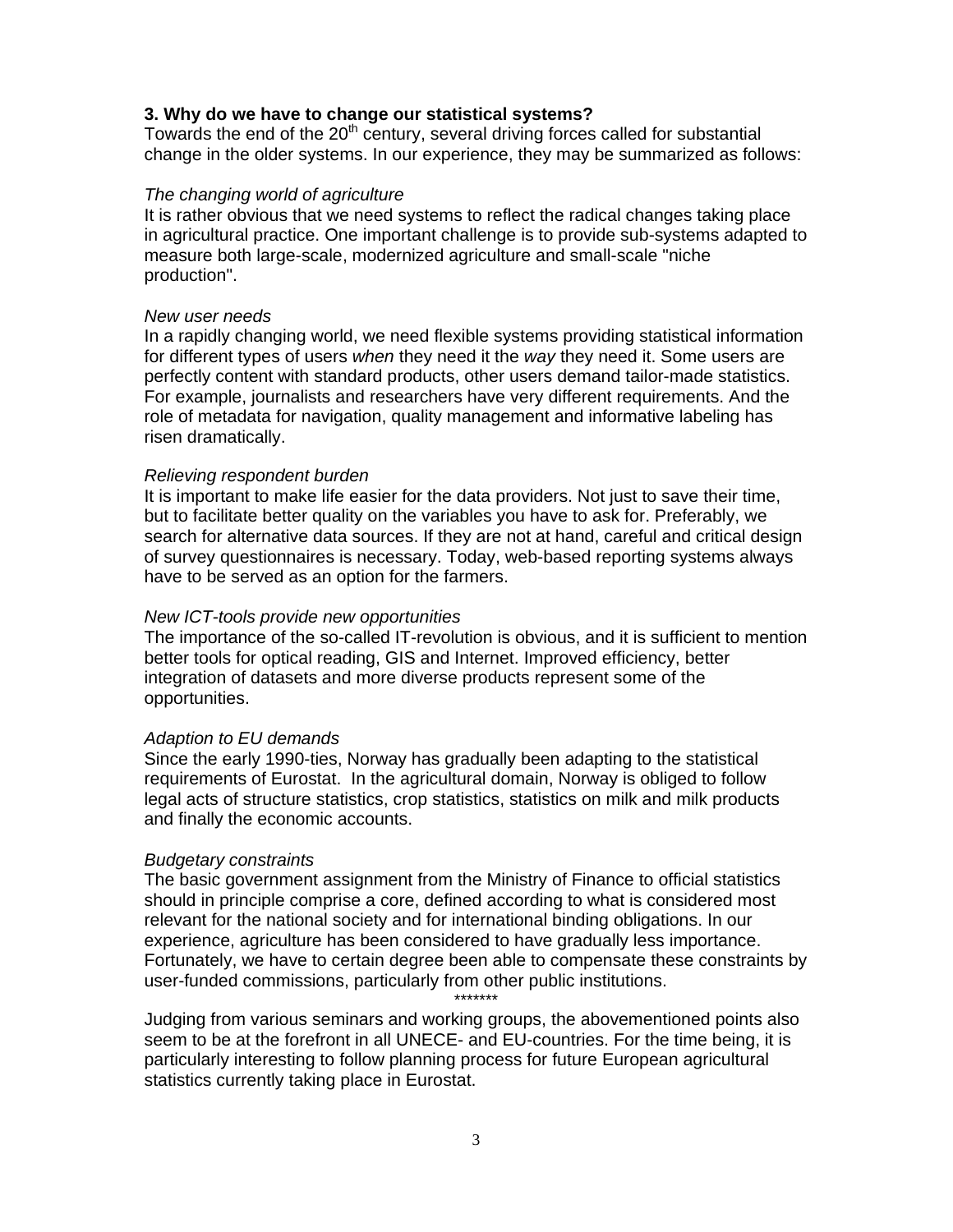# **4. What is agriculture?**

Defining the scope of agriculture is perhaps the most obvious task before measuring it. All to often, discussions at national as well as international level are quite confusing because of various perceptions of how agricultural activities should be delineated. Is everything going on on a farm agriculture? When is a supporting industry a bi-product of agriculture and when is it a separate industry?

It could be useful to differentiate between the *core* and the *borderline areas* of agriculture. Some borderline areas are output activities like food processing and sale. If these activities are performed on the farm, they should usually be considered as part of agriculture. Living conditions of farm households are another type of borderline area. And in the recent years interdisciplinary aspects like environment, rurality and food chains/food safety has gained importance. Many environmentally important issues are closely linked to the core of agriculture and should be seen as an integral part of agriculture. In some countries, rural activities are almost synonymous with agriculture and forestry. In other countries, for example in Europe, agriculture is just one of many activities going on in rural areas.

The borderline areas are by no means less important than the core, but they need to be approached in co-operation with statisticians in other domains. And agricultural statisticians are often blamed by colleagues in other statistical areas to be living in a separate world.

# **5. Reconsidering the basic units of agriculture statistics**

A farm is no longer just a farm. On the one hand, many farmers have to supply income from the farm by income from other gainful activities off the farm. On the other hand, some farmers join together to create various corporate arrangements ("group holding"). In Norway this is rapidly gaining ground in dairy farming, and quite often the original holdings still continue as separate farms performing other types of production.

For several analytical purposes, it is more relevant to observe the agricultural household than just the farmer. Consequently, we try hard to identify the household structure also for the years between the censuses.

Whereas the structure of agricultural *holdings* has changed considerably during the last decades, the structure of agricultural *ground properties* remains almost unchanged. The land of the originally active farms have been rented away or left to be overgrown. Some of buildings still serve as residence or just country house, and others are left to decay. These aspects are very important for the development of rural areas, and the Ministry of Food and Agriculture wants us to give higher priority to these issues.

And then, of course, we have the never-ending story of how and where to set threshold values. In Norway, we still cling to an ancient threshold of 0.5 hectars of agricultural area in use as the main threshold for defining an agricultural holding.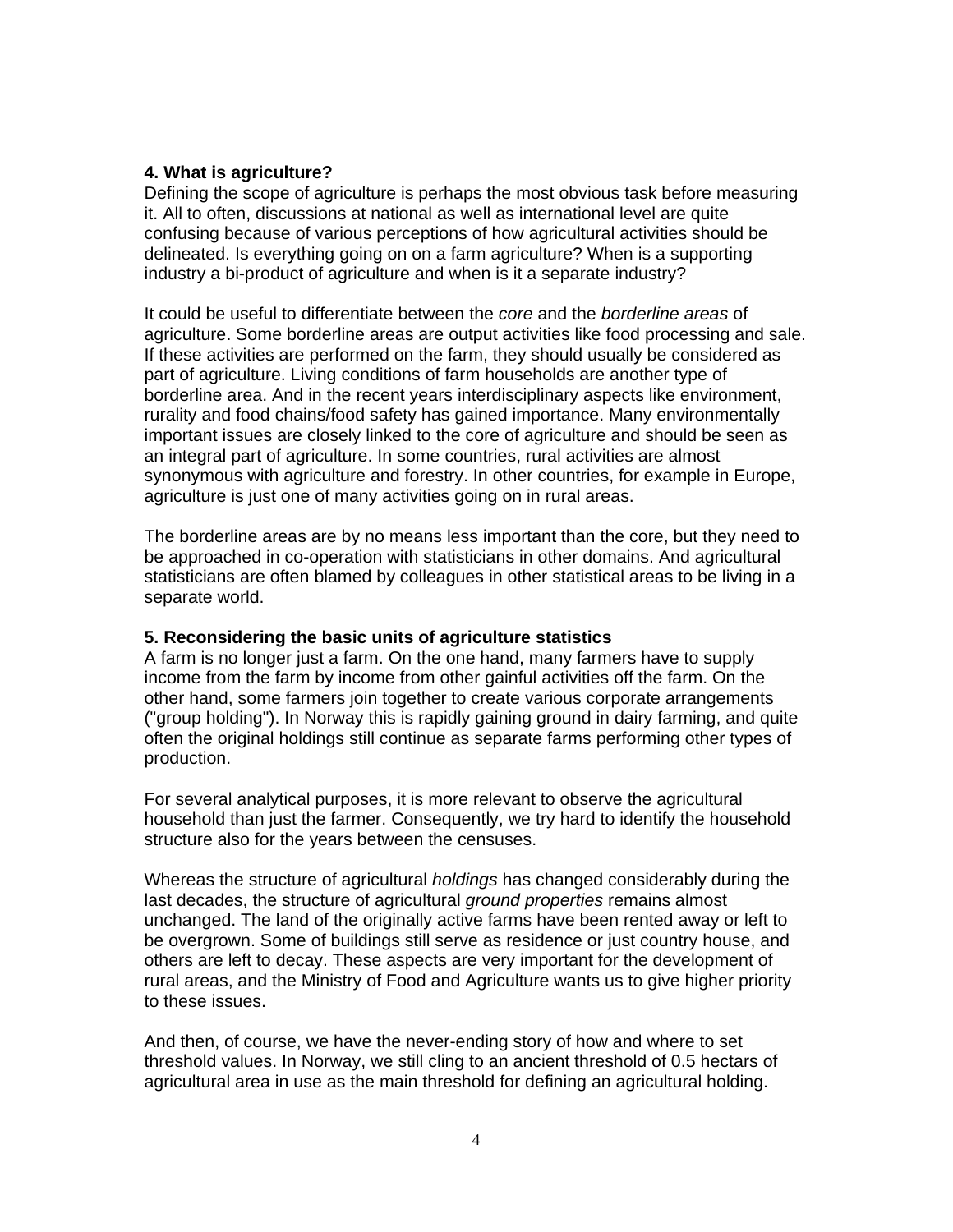# **6. Choosing efficient methods of data collection**

Natural conditions, type of production and type of institutional arrangements vary considerably from country to country. Obligations from supranational institutions to stick to a particular method of data collection will therefore often be considered as awkward. Particularly where alternative data sources are existent or emerging.

In our opinion, method of data provision should in principal be chosen in the following order:

- re-arrange, combine and/or calculate from existing data
- extract data from administrative sources
- surveys (list or area based)
- full censuses

Consequently, the various countries should maintain freedom of choice of data collection method, but be prepared to answer to certain quality prescriptions. International statistical agencies should concentrate on identifying the common features of agriculture in member states and insist on clear definitions and classifications.

Only when urgent needs for rapid results on supranational level are identified, there should be an option to collect data directly to this level from respondents in the various countries.

### **7. The crucial role of a Farm Register**

The Norwegian Farm Register (NFR) was established in the early 1990-ties under the auspices of the Ministry of Agriculture. NFR is a regularly updated list of farm properties, holdings and persons (both holder and owner), with links between these basic units. The purpose of NFR is to have a common reference (through common identification keys) for the units in the various administrative registers in the agricultural sector. Other important users of the register are the farmers' co-operative organizations and Statistics Norway.

NFR is updated from a great number of administrative data sources in several institutions, and the quality has gradually improved, particularly for the holdings. Statistics Norway therefore decided to use this register as a basis for sending out the questionnaires to the Agricultural Census of 1999. Later, NFR has served as a frame for drawing samples to the Yearly Sample Survey of Agriculture and Forestry. In our experience, it is necessary to establish a statistical version of the register.

# **8. System of integration**

Originally various statistical and administrative datasets on national level lived separate lives. For some years these datasets were only linked together if particular demands came up. In the 1990-ties the idea of a more regular and systematic integration of the datasets matured, but it was not until the aftermath of the Census of Agriculture 1999 that we were able to put some real effort into this action.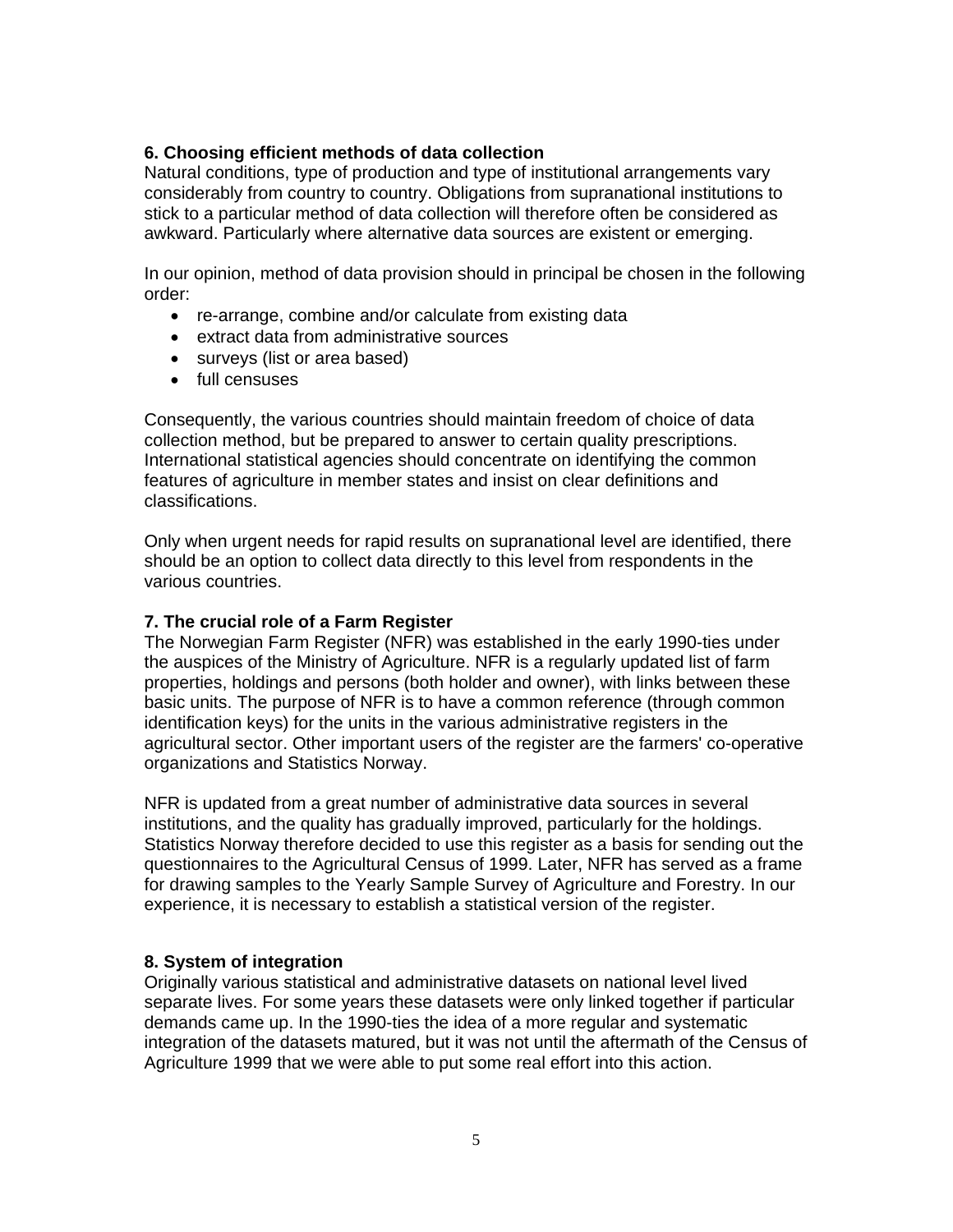The objectives put up for the system were quite ambitious:

- 1. Yearly creation of complete, statistical populations of all holdings and properties (including forest properties).
- 2. Links between holding/property and holder/owner and spouse/cohabitant
- 3. Yearly update of a considerable number of relevant characteristics on unit level
- 4. Consistency between micro and macro level
- 5. Due attention to definitions, classification and metadata

Because of limited access to human resources, we have pursued this ambition step by step. The work has been quite tedious and complex and has required considerable statistical and technological skills. Today we are fairly content with the sub-system of agricultural holdings, but still have a way to go on the property side. Some of the horticultural units, particularly greenhouses, are also missing. Nevertheless, the analytical potential of this integrated system is very high. Gradually, this system is used as to produce regular statistics as well as providing data deliveries to Eurostat.



Figure 1. Simplified model of the integrated agro-statistical system of Statistics Norway

One should bear in mind that the Nordic countries are in quite a unique position to utilize administrative sources for statistical purposes. Inhabitants as well as enterprises and establishments are provided by unique identification numbers. All official institutions are obliged to use these id-numbers in their data systems.